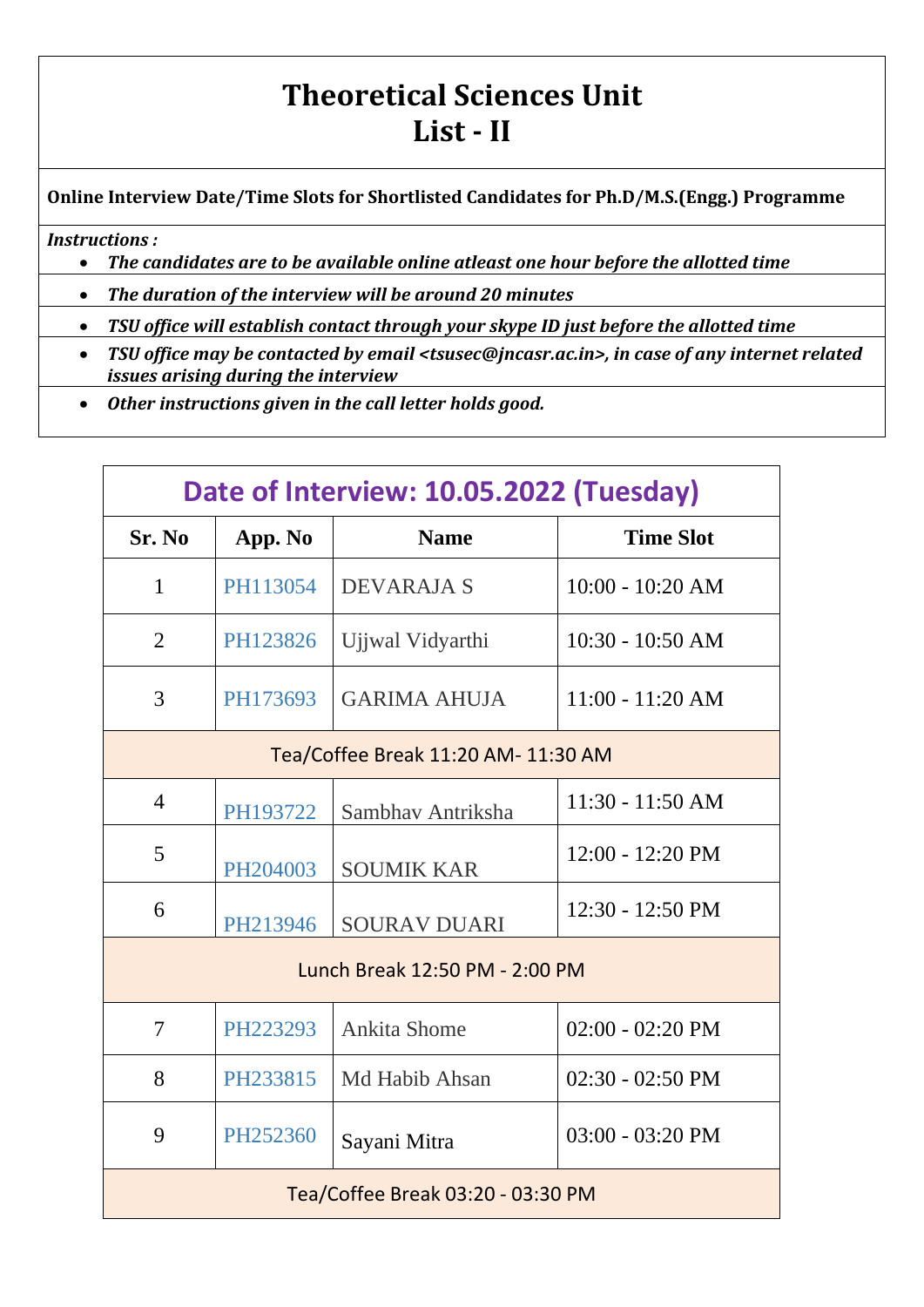| 10 |          | PH293926   Subham Roy     | 03:30 - 03:50 PM           |
|----|----------|---------------------------|----------------------------|
| 11 |          | PH293929   Shilpa Prakash | $04:00 - 04:20 \text{ PM}$ |
| 12 | PH353721 | Anirban Dutta             | $04:30 - 04:50 \text{ PM}$ |

| Date of Interview: 11.05.2022 (Wednesday) |          |                                       |                            |
|-------------------------------------------|----------|---------------------------------------|----------------------------|
| Sr. No                                    | App. No  | <b>Name</b>                           | <b>Time Slot</b>           |
| $\mathbf{1}$                              | PH372996 | Poulomi Maji                          | $10:00 - 10:20 AM$         |
| $\overline{2}$                            | PH453642 | <b>SWARNALATA</b><br><b>MAITY</b>     | $10:30 - 10:50$ AM         |
| 3                                         | PH483541 | Mousona Pal                           | $11:00 - 11:20 AM$         |
| Tea/Coffee Break 11:20 AM- 11:30 AM       |          |                                       |                            |
| $\overline{4}$                            | PH502500 | <b>ELIZABATH MARIA</b><br><b>NR</b>   | $11:30 - 11:50 AM$         |
| 5                                         | PH602874 | Kuldeep                               | $12:00 - 12:20 \text{ PM}$ |
| 6                                         | PH623898 | <b>DIBYANANDAN</b><br><b>BHOWMICK</b> | $12:30 - 12:50 \text{ PM}$ |
| Lunch Break 12:50 PM - 2:00 PM            |          |                                       |                            |
| 7                                         | PH624043 | Md Wasim Akram                        | $02:00 - 02:20 \text{ PM}$ |
| 8                                         | PH673662 | <b>Subham Debnath</b>                 | $02:30 - 02:50 \text{ PM}$ |
| 9                                         | PH673808 | Abhiraj Uppal                         | $03:00 - 03:20 \text{ PM}$ |
| Tea/Coffee Break 03:20 - 03:30 PM         |          |                                       |                            |
| 10                                        | PH673919 | <b>Tushar Singh Gosain</b>            | 03:30 - 03:50 PM           |
| 11                                        | PH713708 | <b>Alphin Francis</b>                 | $04:00 - 04:20$ PM         |
| 12                                        | PH723724 | Raghav T S                            | $04:30 - 04:50 \text{ PM}$ |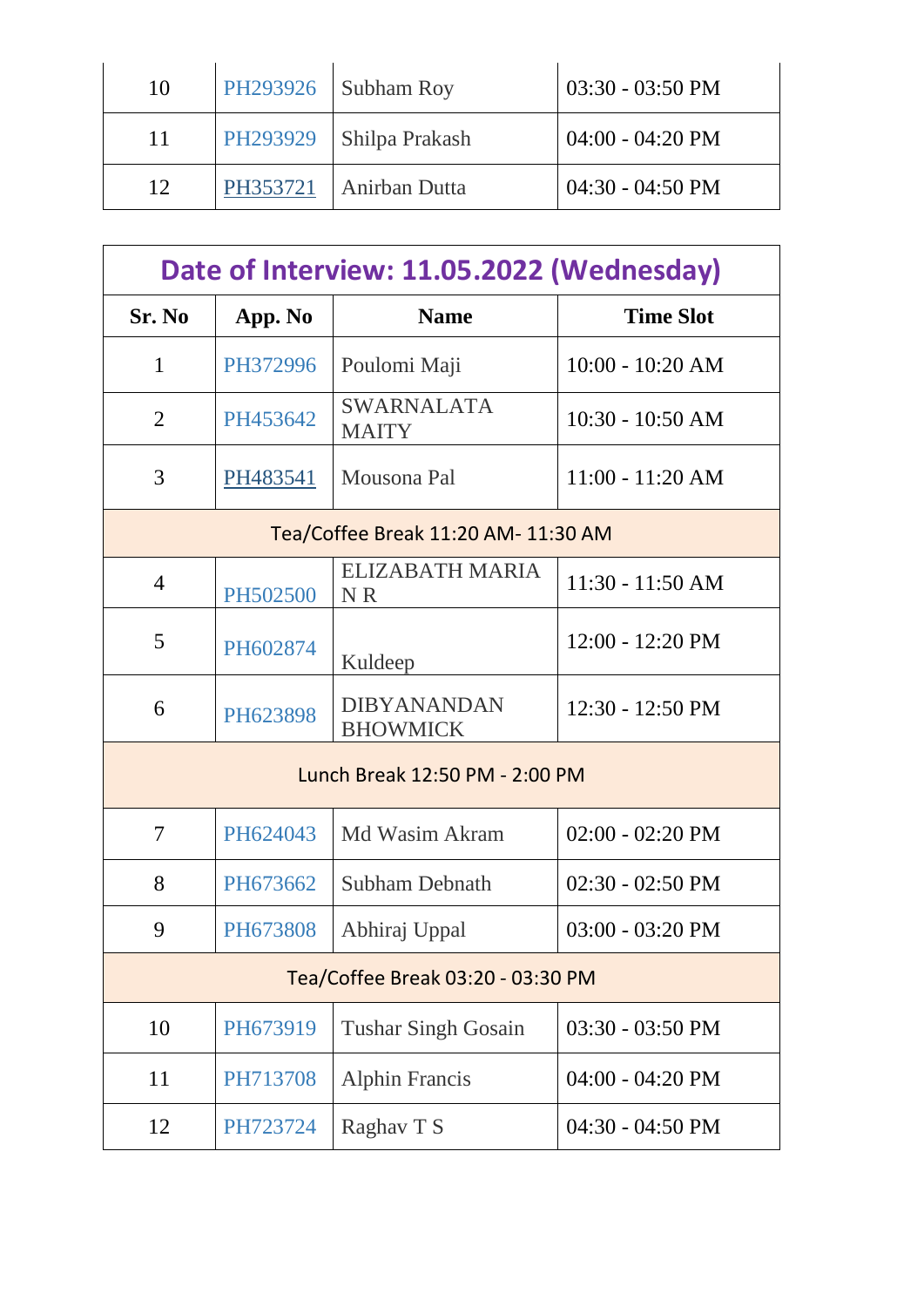| Date of Interview: 12.05.2022 (Thursday) |          |                                   |                            |
|------------------------------------------|----------|-----------------------------------|----------------------------|
| Sr. No                                   | App. No  | <b>Name</b>                       | <b>Time Slot</b>           |
| 1                                        | PH724046 | Harsh                             | $10:00 - 10:20 AM$         |
| 2                                        | PH743717 | <b>Monmoy Molla</b>               | $10:30 - 10:50$ AM         |
| 3                                        | PH763762 | Pragati                           | $11:00 - 11:20 AM$         |
| Tea/Coffee Break 11:20 AM- 11:30 AM      |          |                                   |                            |
| $\overline{4}$                           | PH783786 | <b>Aleek Maity</b>                | 11:30 - 11:50 AM           |
| 5                                        | PH784119 | <b>Arnab Das</b>                  | $12:00 - 12:20 \text{ PM}$ |
| 6                                        | PH832544 | Yashica Jindal                    | $12:30 - 12:50 \text{ PM}$ |
| Lunch Break 12:50 PM - 2:00 PM           |          |                                   |                            |
| 7                                        | PH852651 | <b>Abhay Kumar Pandey</b>         | $02:00 - 02:20 \text{ PM}$ |
| 8                                        | PH882785 | <b>ATUL KUMAR</b>                 | $02:30 - 02:50 \text{ PM}$ |
| 9                                        | PH902053 | <b>NILAY KR</b><br><b>BHOWMIK</b> | $03:00 - 03:20 \text{ PM}$ |
| Tea/Coffee Break 03:20 - 03:30 PM        |          |                                   |                            |
| 10                                       | PH903862 | Uttara S                          | $03:30 - 03:50 \text{ PM}$ |
| 11                                       | PH922644 | <b>TIPPUSULTAN B</b>              | 04:00 - 04:20 PM           |
| 12                                       | PH922663 | Debmalya<br>Mukhopadhyay          | $04:30 - 04:50 \text{ PM}$ |